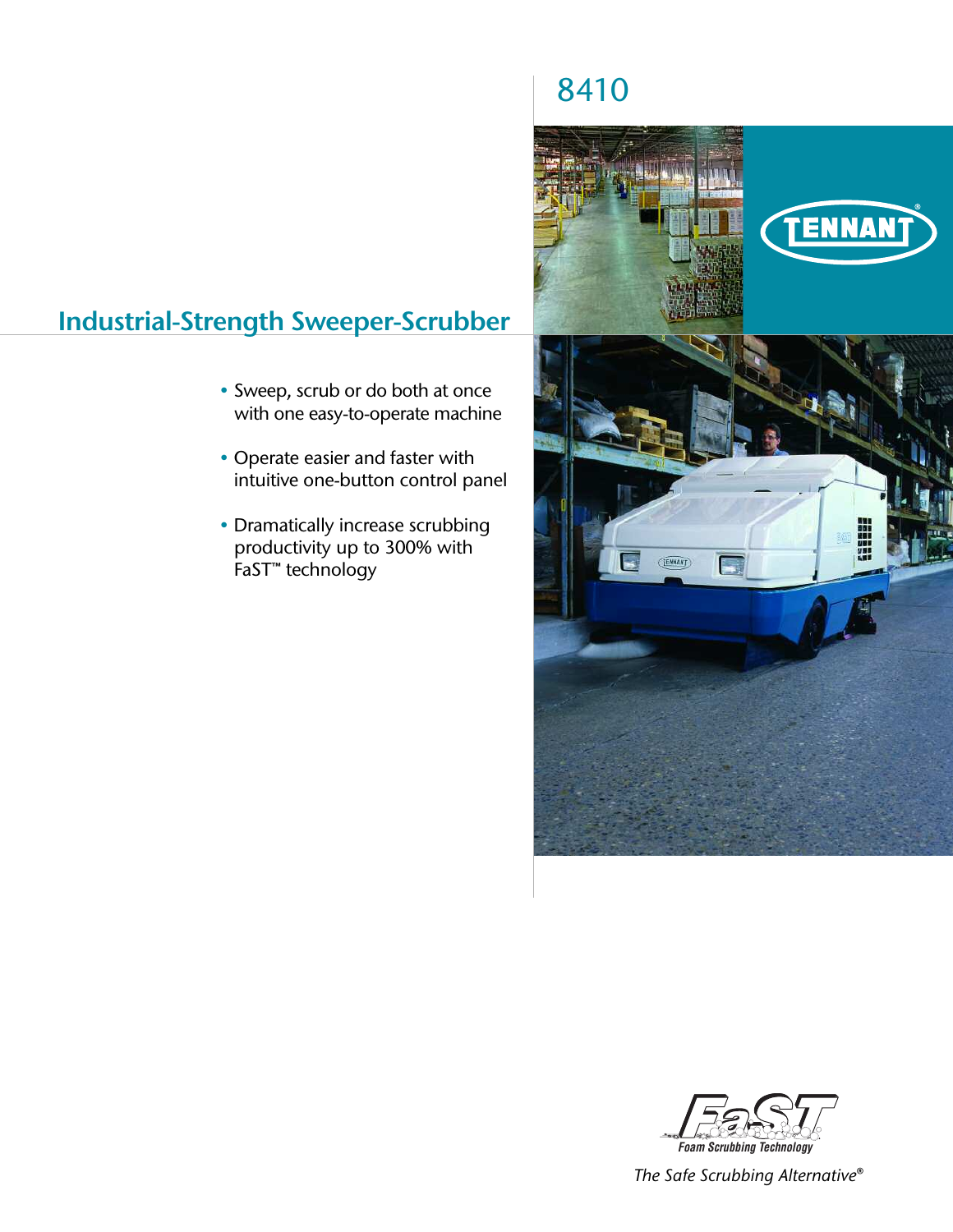# **Dependable industrial-strength sweeping and scrubbing for a cleaner, safer workplace**

You can rely on the 8410 to consistently sweep and scrub the harshest environments – whether indoors or out – and deliver a clean and safe environment every time.

## **Sweep, scrub – or do both at once**

The effectiveness of II-Speed sweeping and the aggressiveness of up to 450 lbs. of scrubbing down-pressure come together in one versatile machine that delivers high-performance cleaning across virtually any surface.

## **The increased productivity of foam scrubbing technology**

Increase your cleaning productivity by up to two hours a day scrubbing with FaST – foam-activated scrubbing technology. FaST technology dramatically reduces empty-fill times making it up to three times more productive than conventional scrubbing methods.

## **Built tough to clean indoors or out, day-after-day**

Engineered to perform in the widest variety of environments, the 8410 is built-to-last with corrosion proof tanks, reinforced wrap-around bumpers, and a reinforced steel T-beam super-structure.



## POPULAR OPTIONS

## **Safe and efficient clean-out**

With the positive drain control, empty and rinse the recovery tank quickly and easily when a floor drain is not readily accessible.



**Extend cleaning reach** Add an off-aisle power wand to clean hardto-reach areas.

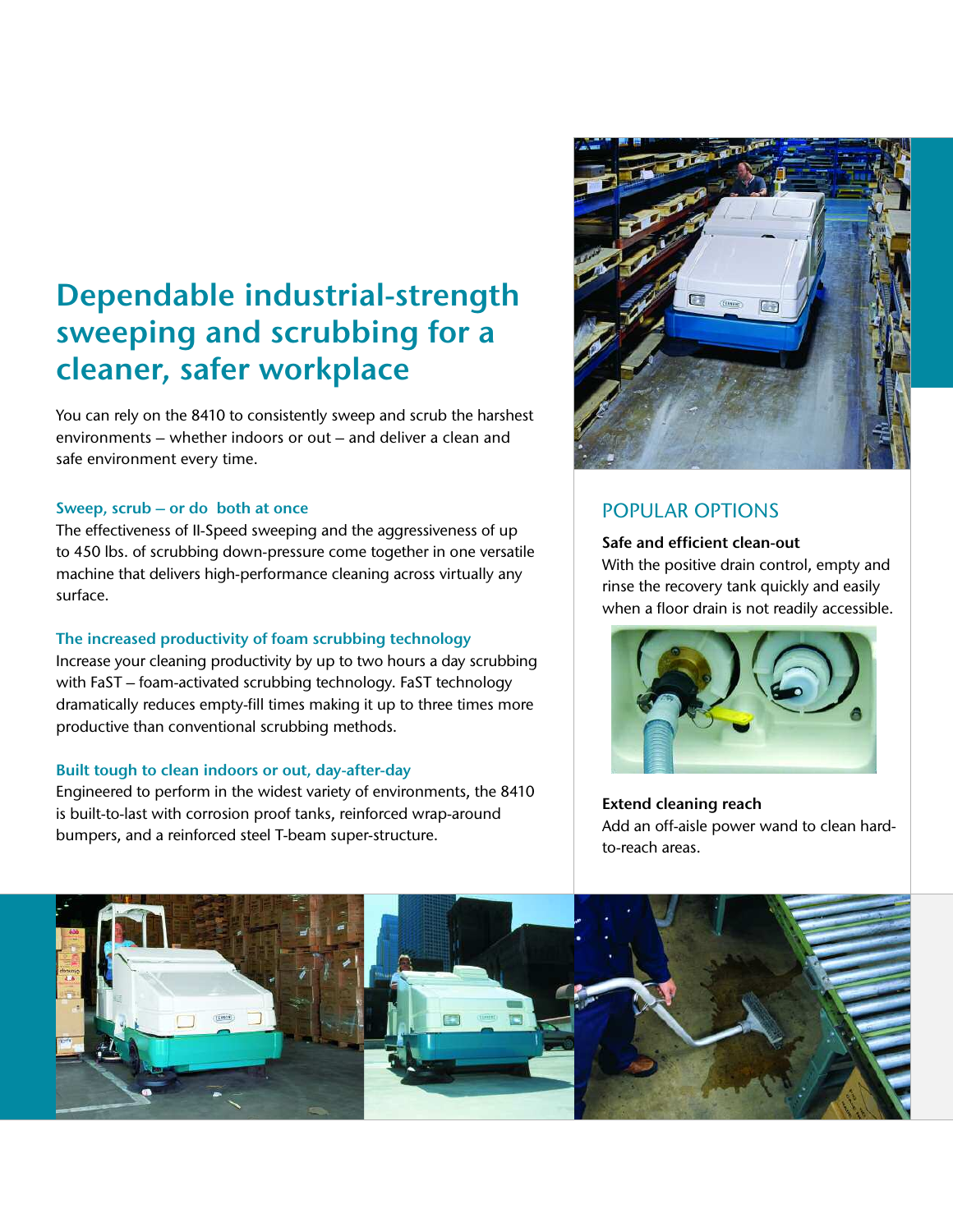

## **FaST FLOORS ARE SAFER FLOORS**

FaST is the only automatic scrubbing system certified to increase floor traction up to 21% by the National Floor Safety Institute, reducing the risk of slip-and-fall.

FaST self-collapsing foam cleans so well, it uses 70% less solution to remove existing soil, as well as old, slippery detergent residue resulting in clean, higher-traction floors.

With the self-contained FaST-PAK™, operators are safer, never handling chemicals.

FaST foam uses up to 70% less water and 90% less detergent – conserving water, reducing waste disposal, and making it the safest environmental choice.





**Clean longer without stopping to dump** with the largest usable hopper capacity in its class.

**A**

# **B**

**Insure even scrubbing on uneven floors** with three automatic downpressure settings and independently suspended brushes.

**Reduce training, minimize fatigue and maximize productivity** with one-button, easyto-operate control panel, large operator's compartment, and power steering.

**C**

**D Increase uptime** 

**and decrease maintenance** with quick, easy, no-tool brush and squeegee adjustments.

**E**

**Improve water pickup** with a parabolic squeegee that maintains equal traction pressure across the blade.